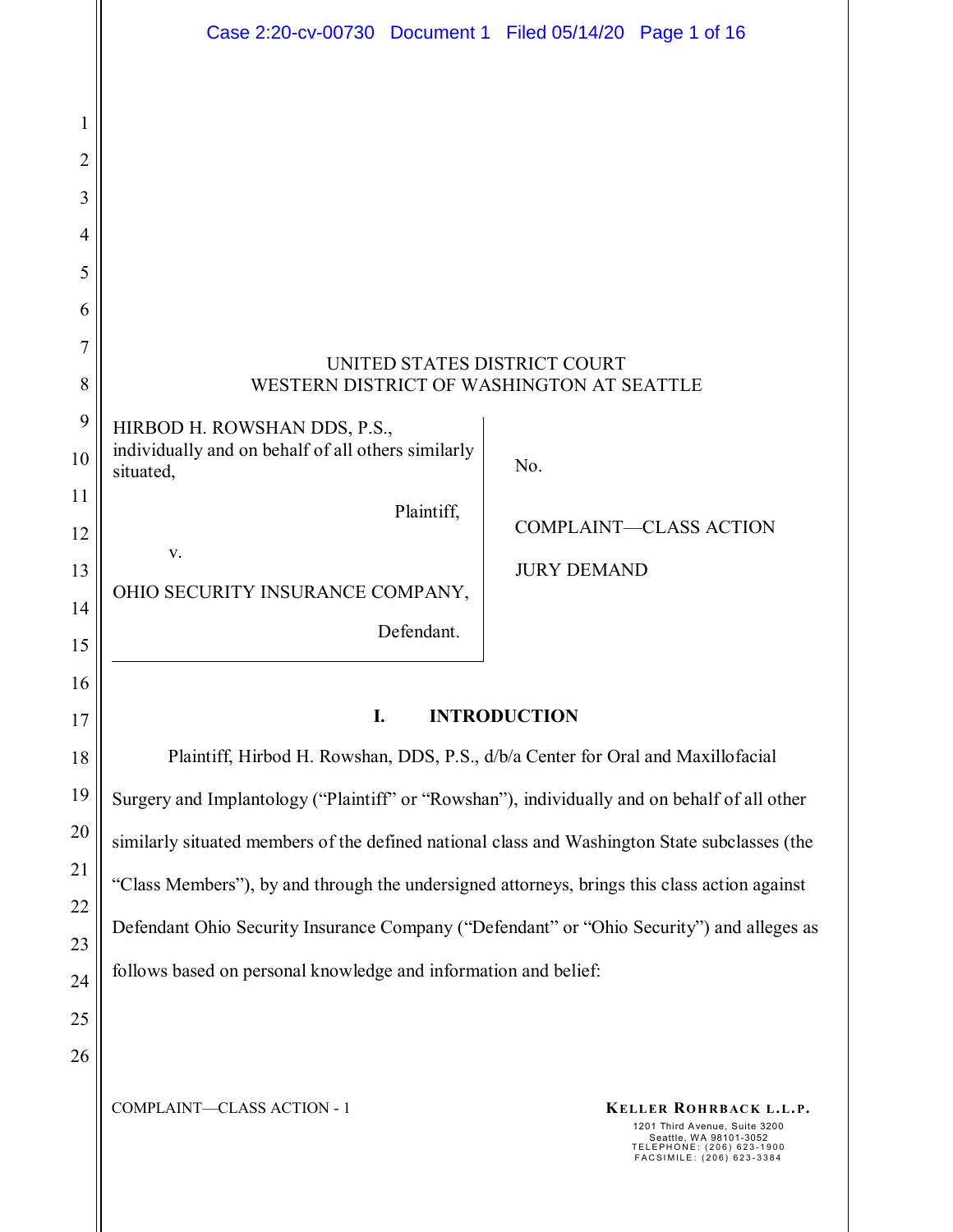26

1

#### **II. JURISDICTION AND VENUE**

1. This Court has subject matter jurisdiction pursuant to the Class Action Fairness Act of 2005, 28 U.S.C. § 1332(d), because at least one member of the proposed Class and Washington subclass is a citizen of a state different from that of Defendant, the proposed Class and subclass each consist of more than 100 class members, and the aggregate amount in controversy exceeds \$5,000,000. The Court has supplemental jurisdiction over Plaintiff's state law claims under 28 U.S.C. § 1367.

2. This Court has personal jurisdiction over Defendant because Defendant is registered to do business in Washington, has sufficient minimum contacts in Washington, and otherwise intentionally avails itself of the markets within Washington through its business activities, such that the exercise of jurisdiction by this Court is proper. Moreover, the claims of Plaintiff and all of the Washington subclass members in this case arise out of and directly relate to Defendant's contacts with Washington.

3. Venue is proper in this District pursuant to 28 U.S.C. § 1391(b)(3) because the Court has personal jurisdiction over Defendant, a substantial portion the alleged wrongdoing occurred in this District and the state of Washington, and Defendant has sufficient contacts with this District and the state of Washington.

4. Venue is proper in the Western District of Washington pursuant to 28 U.S.C. § 1391(b)(2) because a substantial part of the events or omissions giving rise to the claims at issue in this Complaint arose in this District. Plaintiff's business is located in Bellevue, King County. This action is therefore appropriately filed in the Seattle Division because a substantial portion of the events giving rise to this lawsuit arose in King County.

COMPLAINT—CLASS ACTION - 2 **KELLER ROHRBACK L.L.P.**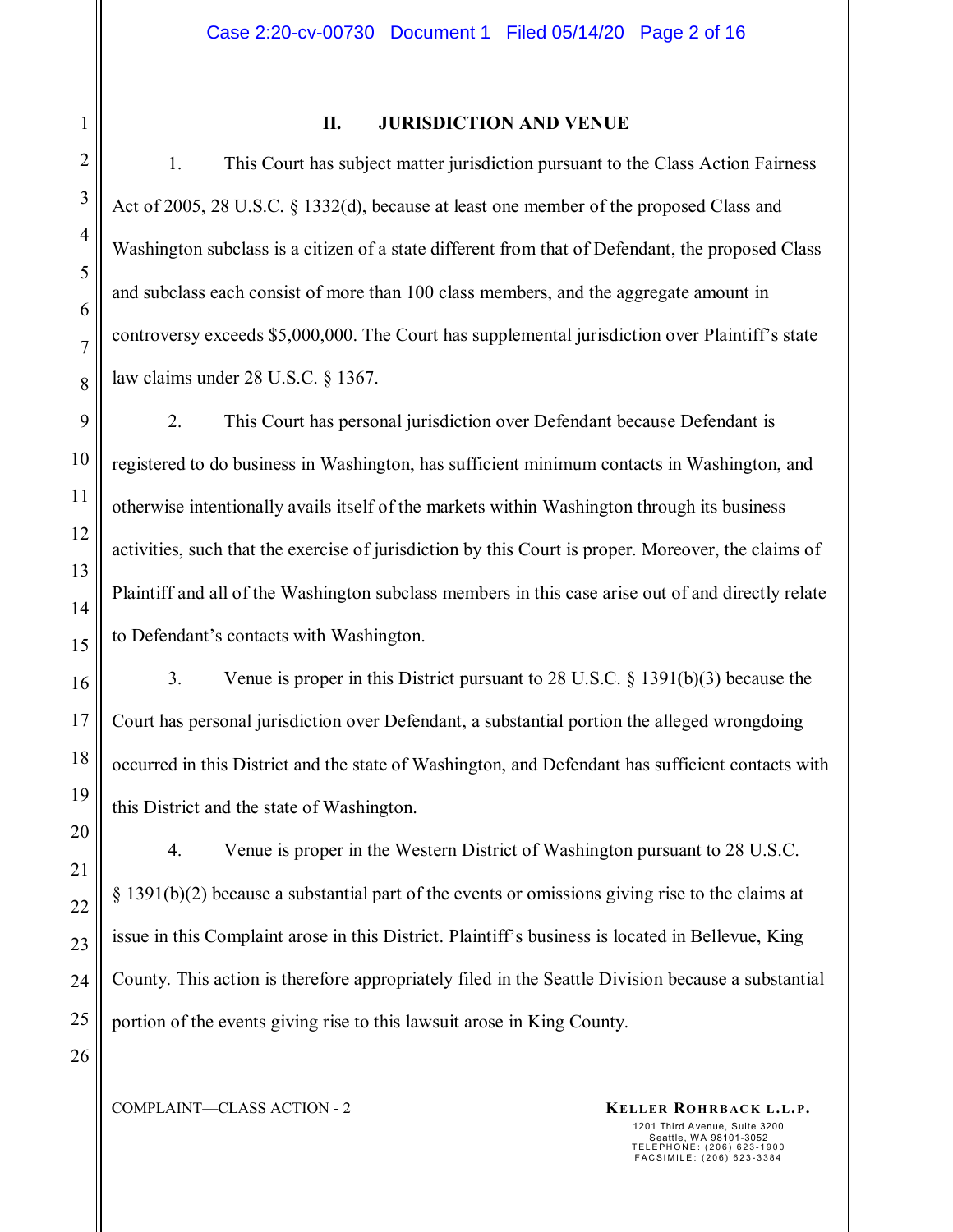# 1 2 3 4 5 6 7 8 9 10 11 12 13 14 15 16 17 18 19 20 21 22 23 24 25 26

### **III. PARTIES**

5. Plaintiff, Hirbod H. Rowshan, DDS P.S., owns and operates a dental business, offering services of oral and maxillofacial surgery and implantology. Dr. Rowshan's business is located at 12715 Bel-Red Road, Suite 130, Bellevue, Washington 98005.

6. Defendant Ohio Security Insurance Company is an insurance carrier incorporated and domiciled in New Hampshire, with its principal place of business in Massachusetts.

7. Defendant Ohio Security is authorized to write, sell, and issue business insurance policies in 49 states. Defendant conducted business within Washington and these states by selling and issuing business insurance policies to policyholders, including Plaintiff.

#### **IV. NATURE OF THE CASE**

8. Due to COVID-19 and a state-ordered mandated closure, Plaintiff cannot provide dental services. Plaintiff intended to rely on its business insurance to maintain business income in case of an insured loss. This lawsuit is filed to ensure that Plaintiff and other similarly-situated policyholders receive the insurance benefits to which they are entitled and for which they paid.

9. Defendant Ohio Security issued one or more insurance policies to Plaintiff, including Commercial Protector Policy with Business Owners Coverage Form and related endorsements, insuring Plaintiff's property and business and other coverages, with effective dates of October 1, 2019 to October 1, 2020.

10. Plaintiff's business property includes property owned and/or leased by Plaintiff and used for general business purposes for the specific purpose of dental and other business activities.

11. Defendant Ohio Security's insurance policy issued to Plaintiff promises to pay Plaintiff for "direct physical loss of or physical damage to" covered property.

COMPLAINT—CLASS ACTION - 3 **KELLER ROHRBACK L.L.P.**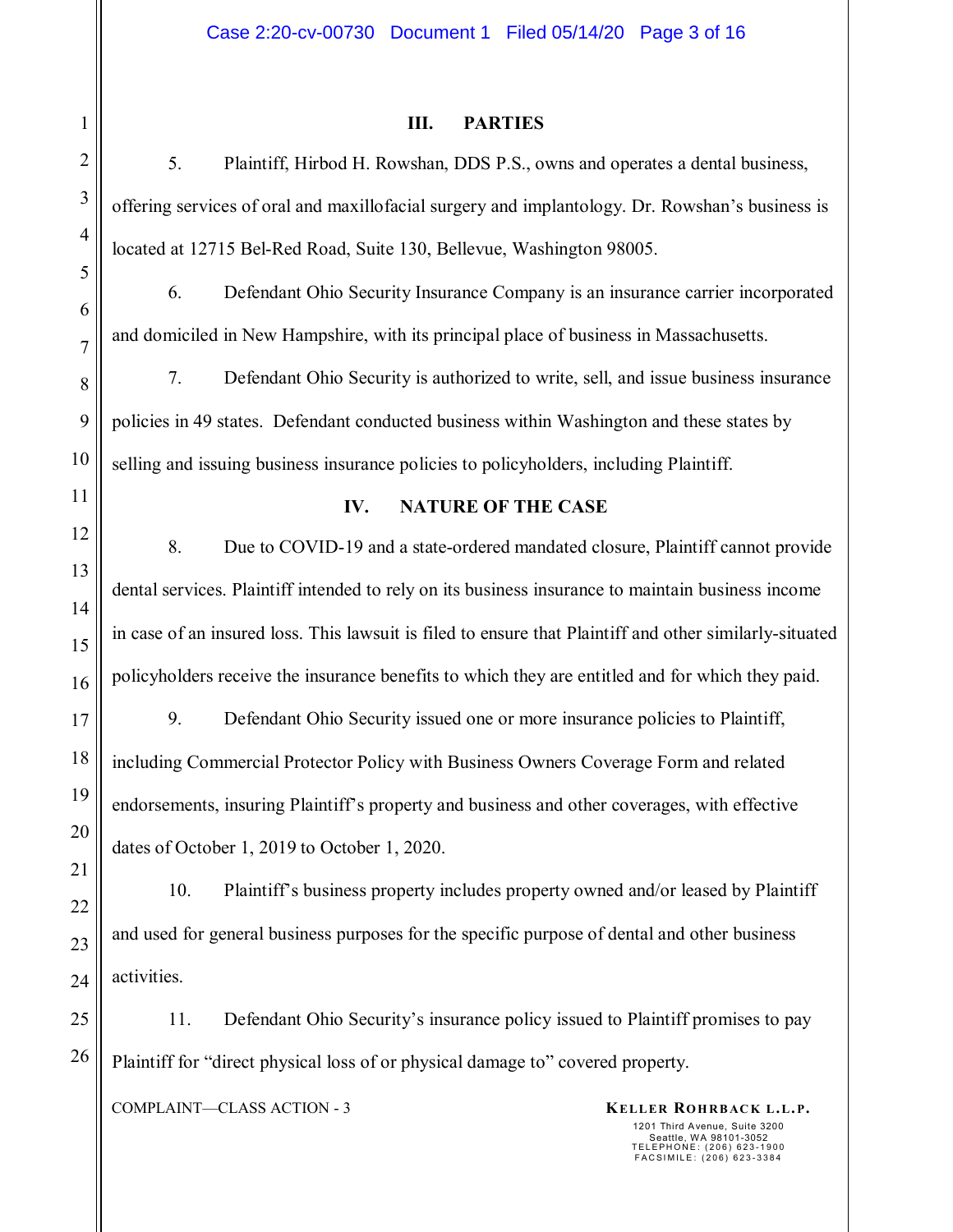Case 2:20-cv-00730 Document 1 Filed 05/14/20 Page 4 of 16

12. Defendant Ohio Security's insurance policy issued to Plaintiff includes Business Income Coverage, Extra Expense Coverage, Extended Business Income Coverage and Civil Authority Coverage.

13. Plaintiff paid all premiums for the coverage when due.

14. On or about January 2020, the United States of America saw its first cases of persons infected by COVID-19, which has been designated a worldwide pandemic.

15. On February 29, 2020, Washington Governor Jay Inslee issued Proclamation 20- 05, declaring a State of Emergency for all counties in the State of Washington as the result of the COVID-19 outbreak. Thereafter, he issued a series of certain proclamations and orders affecting many persons and businesses in Washington, whether infected with COVID-19 or not, requiring certain public health precautions.

16. By order of Governor Inslee, dentists including Plaintiff were prohibited from practicing dental services but for urgent and emergency procedures.

17. Governor Inslee's "PROCLAMATION BY THE GOVERNOR AMENDING PROCLAMATION 20-05: 20-24 Restrictions on Non-Urgent Medical Procedures," dated March

19, 2020, also provides, in part:

WHEREAS, the health care person protective equipment supply chain in Washington State has been severely disrupted by the significant increased use of such equipment worldwide, such that there are now critical shortages of this equipment for health care workers. To curtail the spread of the COVID-19 pandemic in Washington State and to protect our health care workers as they provide health care services, it is necessary to immediately prohibit all hospitals, ambulatory surgery centers, and dental orthodontic, and endodontic offices in Washington State from providing health care services, procedures and surgeries that require personal protective equipment, which if delayed, are not anticipated to cause harm to the patient within the next three months.

COMPLAINT—CLASS ACTION - 4 **KELLER ROHRBACK L.L.P.**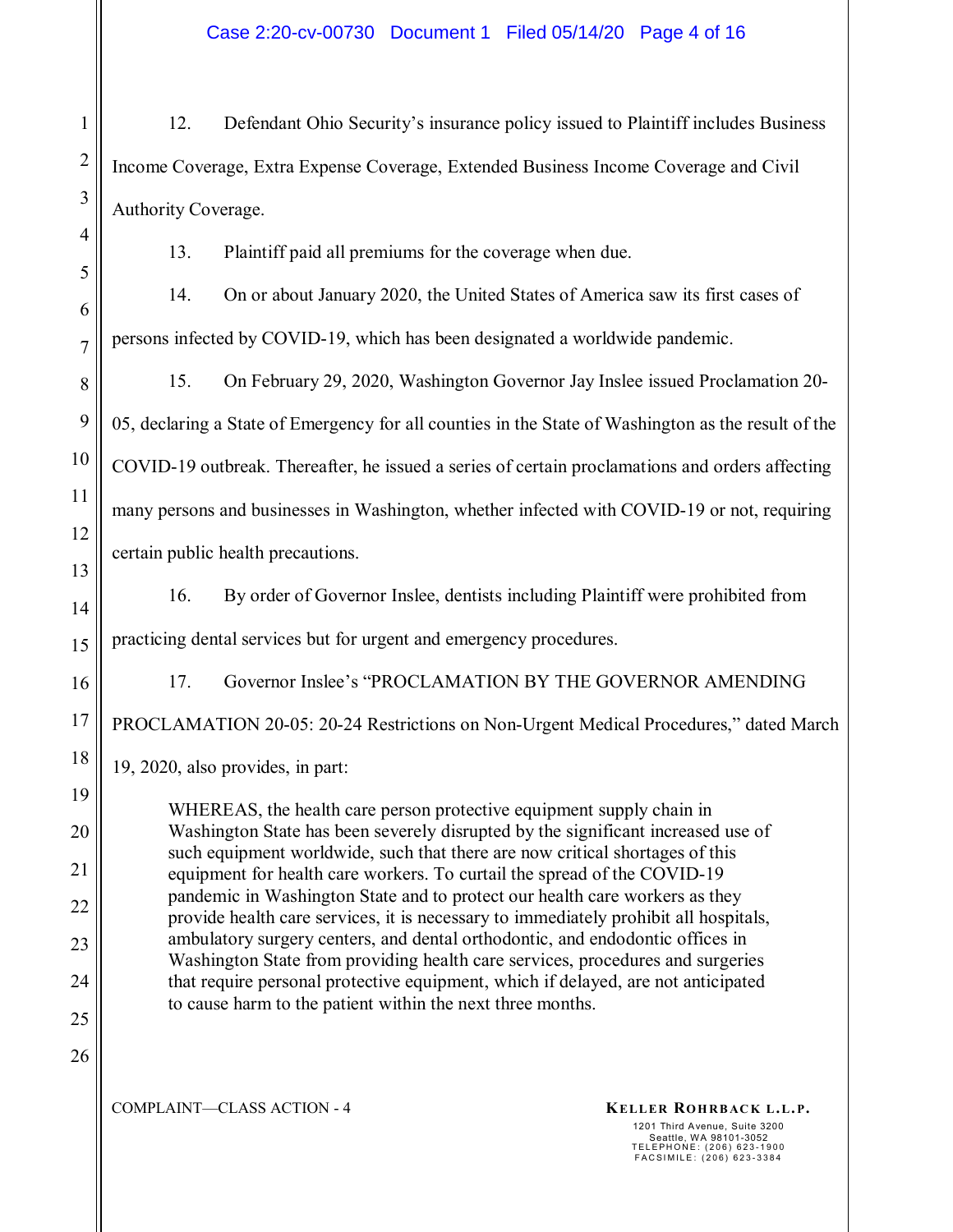1 2 3 4 5 6 7 8 9 10 11 12 13 14 15 16 17 18 19 20 21 22 23 24 25 26 18. On March 23, 2020, Governor Inslee issued Proclamation 20-25, "Stay Home— State Healthy." The proclamation requires that "[a]ll people in Washington State [ ] immediately cease leaving their home or place of residence except: (1) to conduct or participate in essential activities, and/or (2) for employment in essential business activities." The proclamation prohibits "all non-essential businesses in Washington State from conducting business, within the limitations provided herein." 19. Governor Inslee has extended Proclamation 20-25 until May 31, 2020. 20. By order of Governor Inslee, dentists including Plaintiff have been prohibited from providing services but for urgent and emergency procedures. 21. No COVID-19 virus has been detected on Plaintiff's business premises. 22. Plaintiff's property has sustained direct physical loss and/or damage related to COVID-19 and/or the proclamations and orders. 23. Plaintiff's property will continue to sustain direct physical loss or damage covered by the Ohio Security policy or policies, including but not limited to business interruption, extra expense, interruption by civil authority, and other expenses. 24. Plaintiff's property cannot be used for its intended purposes. 25. As a result of the above, Plaintiff has experienced and will experience loss covered by the Ohio Security policy or policies. 26. By letter dated April 6, 2020, Defendant sent a letter to Plaintiff advising that its loss would not likely be covered under the Ohio Security policy. Upon information and belief, Defendant intends to deny, has denied and/or will deny coverage to Plaintiff and to other similarly situated policyholders.

COMPLAINT—CLASS ACTION - 5 **KELLER ROHRBACK L.L.P.**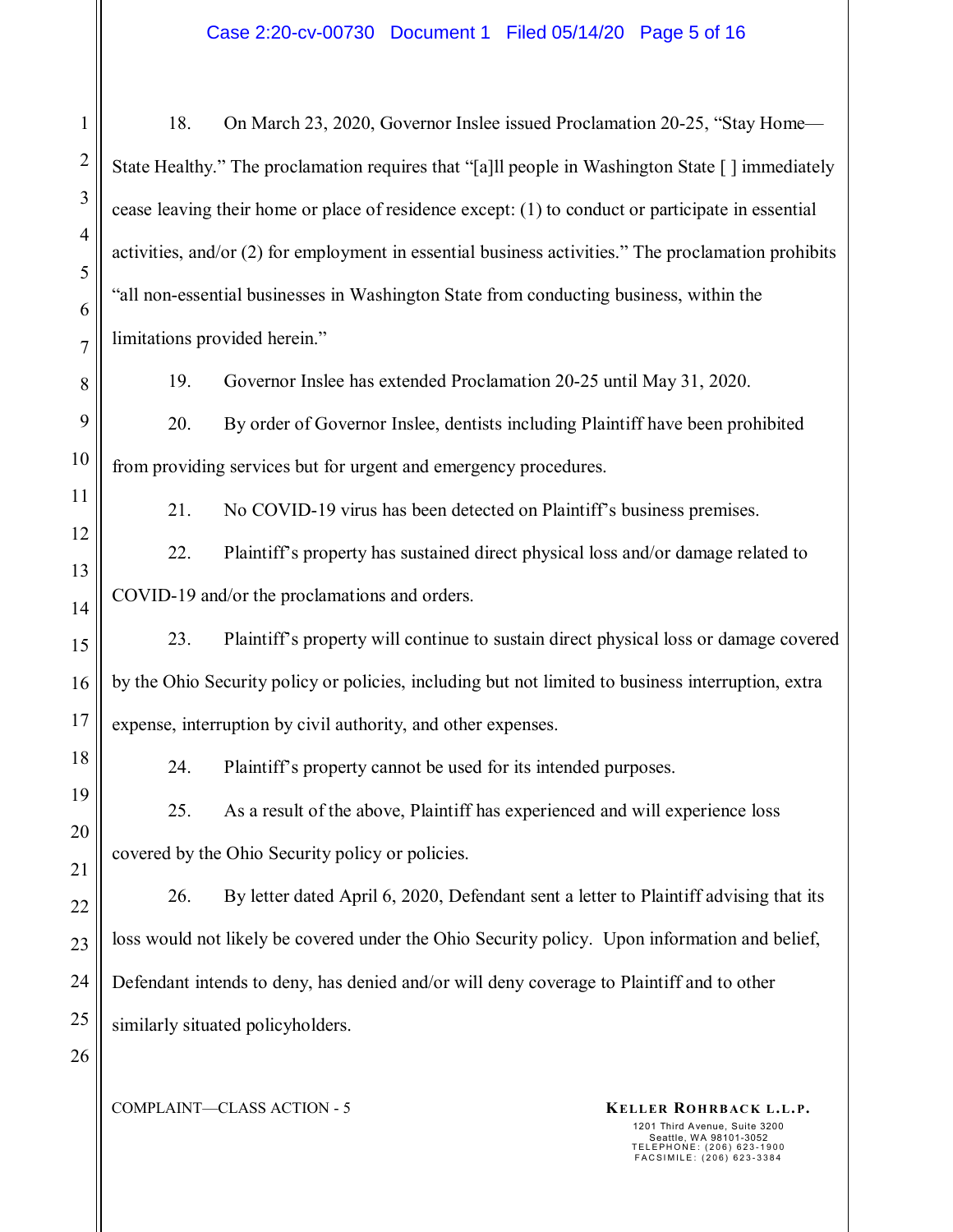#### **V. CLASS ACTION ALLEGATIONS**

27. This matter is brought by Plaintiff on behalf of itself and those similarly situated, under Federal Rules of Civil Procedure 23(b)(1), 23(b)(2), and 23(b)(3).

28. The Classes and Subclasses that Plaintiff seeks to represent are defined as:

A. *Business Income Breach of Contract Class:* All persons and entities in the United States insured under an Ohio Security policy with Business Income Coverage who suffered a suspension of their business at the covered premises related to COVID-19 and/or orders issued by Governor Inslee, other Governors, and/or other civil authorities and whose Business Income claim has been denied by Ohio Security.

B. *Business Income Coverage Breach of Contract Washington Subclass:* All persons and entities in the State of Washington insured under an Ohio Security policy with Business Income Coverage who suffered a suspension of their business at the covered premises related to COVID-19 and/or orders issued by Governor Inslee, and/or other civil authorities and whose Business Income claim has been denied by Ohio Security.

C. *Business Income Declaratory Relief Class:* All persons and entities in the United States insured under an Ohio Security policy with Business Income Coverage who suffered a suspension of their business at the covered premises related to COVID-19 and/or orders issued by Governor Inslee, other Governors, and/or other civil authorities.

D. *Business Income Coverage Declaratory Relief Washington Subclass:* All persons and entities in the State of Washington insured under an Ohio Security policy with Business Income Coverage who suffered a suspension of their business at the

COMPLAINT—CLASS ACTION - 6 **KELLER ROHRBACK L.L.P.** 

1201 Third Avenue, Suite 3200

Seattle, WA 98101-3052 TELEPHONE: (206) 623-1900 FACSIMILE: (206) 623-3384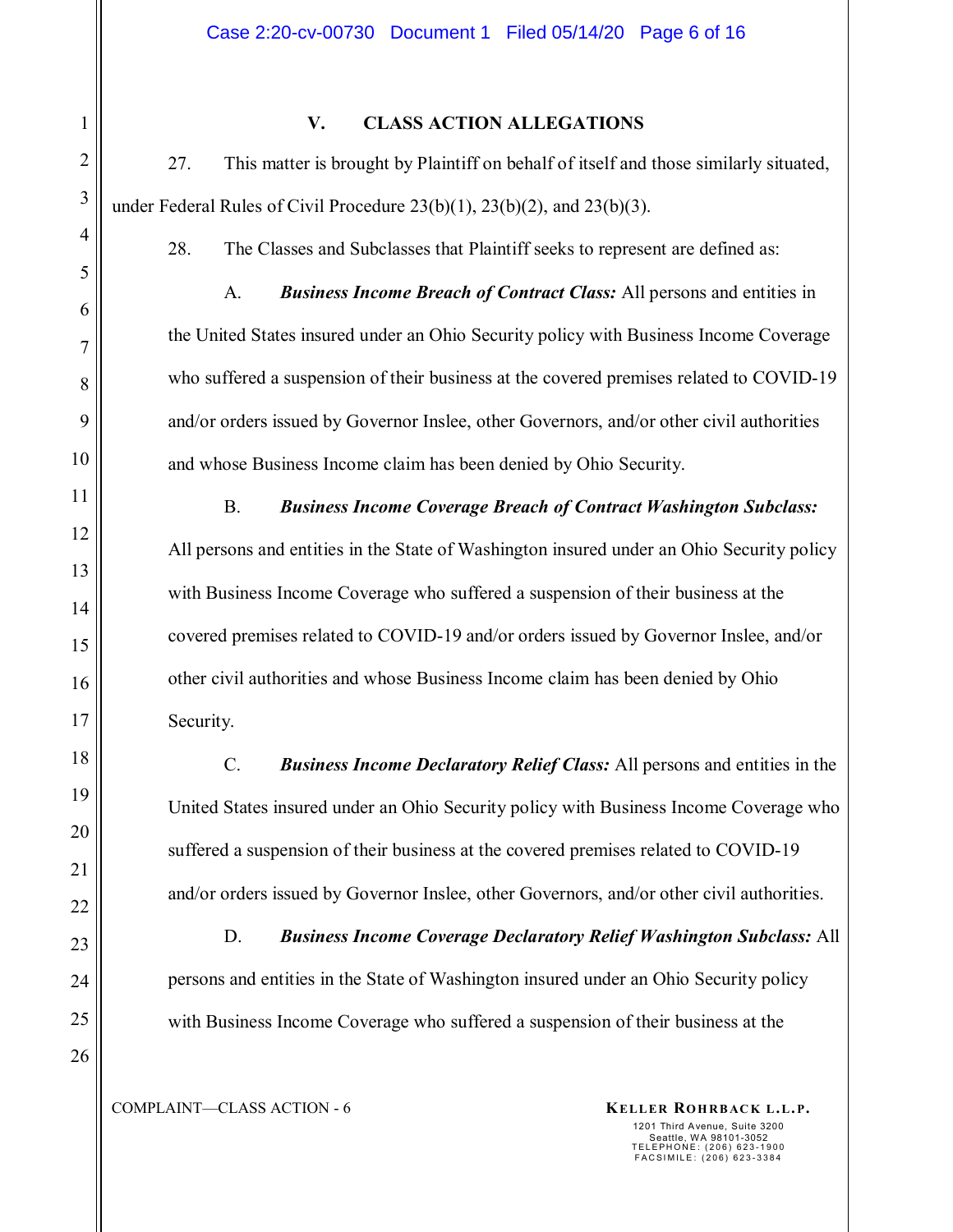covered premises related to COVID-19 and/or orders issued by Governor Inslee, and/or other civil authorities.

E. *Extended Business Income Breach of Contract Class:* All persons and entities in the United States insured under an Ohio Security policy with Extended Business Income Coverage who suffered a suspension of their business at the covered premises related to COVID-19 and/or orders issued by Governor Inslee, other Governors, and/or other civil authorities and whose Extended Business Income claim has been denied by Ohio Security.

F. *Extended Business Income Breach of Contract Washington Subclass:* All persons and entities in the State of Washington insured under an Ohio Security policy with Extended Business Income Coverage who suffered a suspension of their business at the covered premises related to COVID-19 and/or orders issued by Governor Inslee, and/or other civil authorities and whose Extended Business Income claim has been denied by Ohio Security.

G. *Extended Business Income Declaratory Relief Class:* All persons and entities in the United States insured under an Ohio Security policy with Extended Business Income Coverage who suffered a suspension of their business at the covered premises related to COVID-19 and/or orders issued by Governor Inslee, other Governors, and/or other civil authorities.

H. *Extended Business Income Declaratory Relief Washington Subclass:* All persons and entities in the State of Washington insured under an Ohio Security policy with Extended Business Income coverage who suffered a suspension of their business at

COMPLAINT—CLASS ACTION - 7 **KELLER ROHRBACK L.L.P.**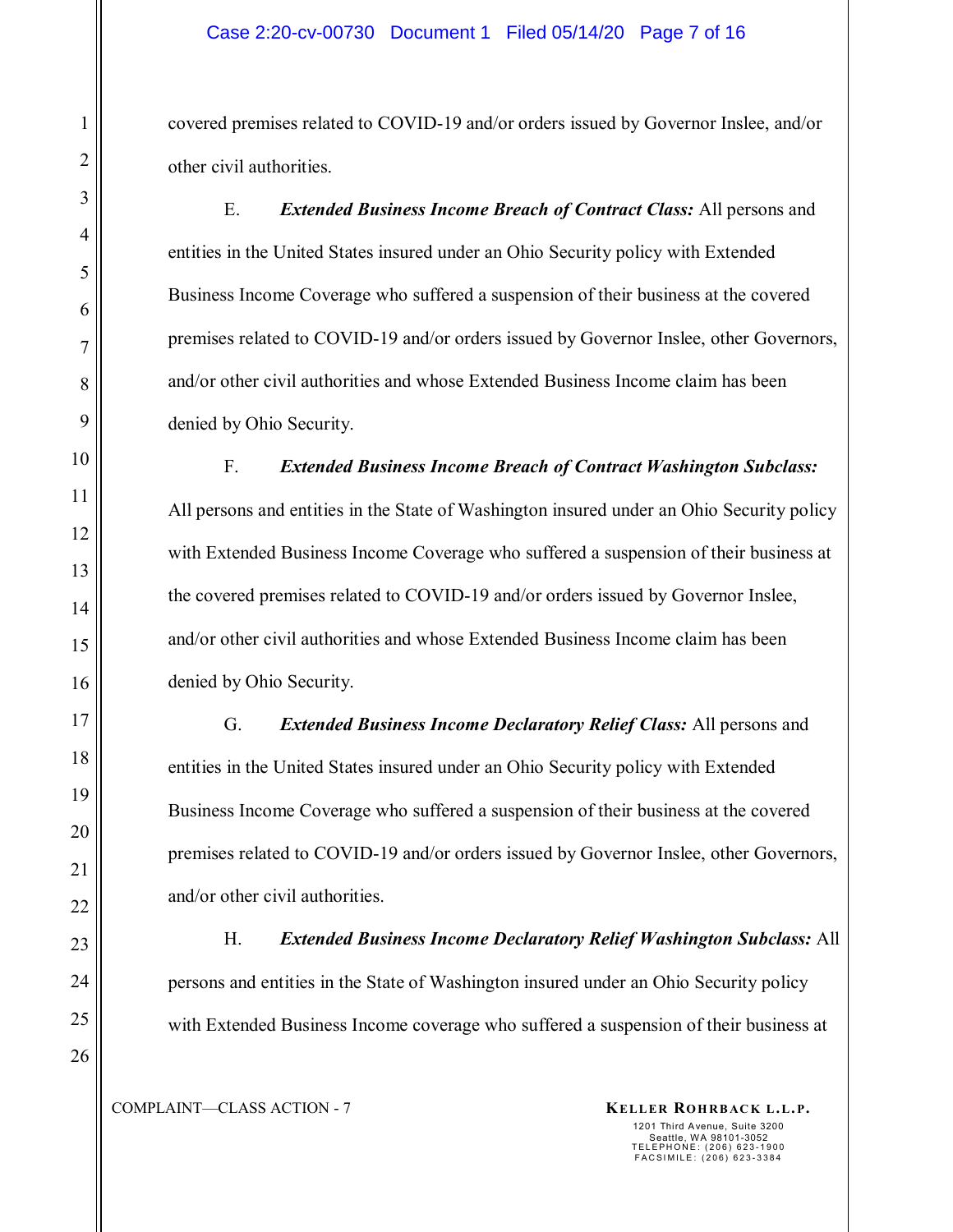the covered premises related to COVID-19 and/or orders issued by Governor Inslee, and/or other civil authorities.

I. *Extra Expense Breach of Contract Class***:** All persons and entities in the United States insured under an Ohio Security policy with Extra Expense Coverage who sought to minimize losses from the suspension of their business at the covered premises in connection with COVID-19 and/or orders issued by Governor Inslee, other Governors, and/or other civil authorities and whose Extra Expense claim has been denied by Ohio Security.

J. *Extra Expense Breach of Contract Washington Subclass***:** All persons and entities in the State of Washington insured under an Ohio Security policy with Extra Expense Coverage who sought to minimize losses from the suspension of their business at the covered premises in connection with COVID-19 and/or orders issued by Governor Inslee, and/or other civil authorities and whose Extra Expense claim has been denied by Ohio Security.

K. *Extra Expense Declaratory Relief Class:* All persons and entities in the United States insured under an Ohio Security policy with Extra Expense Coverage who sought to minimize losses from the suspension of their business at the covered premises in connection with COVID-19 and/or orders issued by Governor Inslee, other Governors, and/or other civil authorities.

L. *Extra Expense Declaratory Relief Washington Subclass:* All persons and entities in the State of Washington insured under an Ohio Security policy with Extra Expense Coverage who sought to minimize losses from the suspension of their business

COMPLAINT—CLASS ACTION - 8 **KELLER ROHRBACK L.L.P.**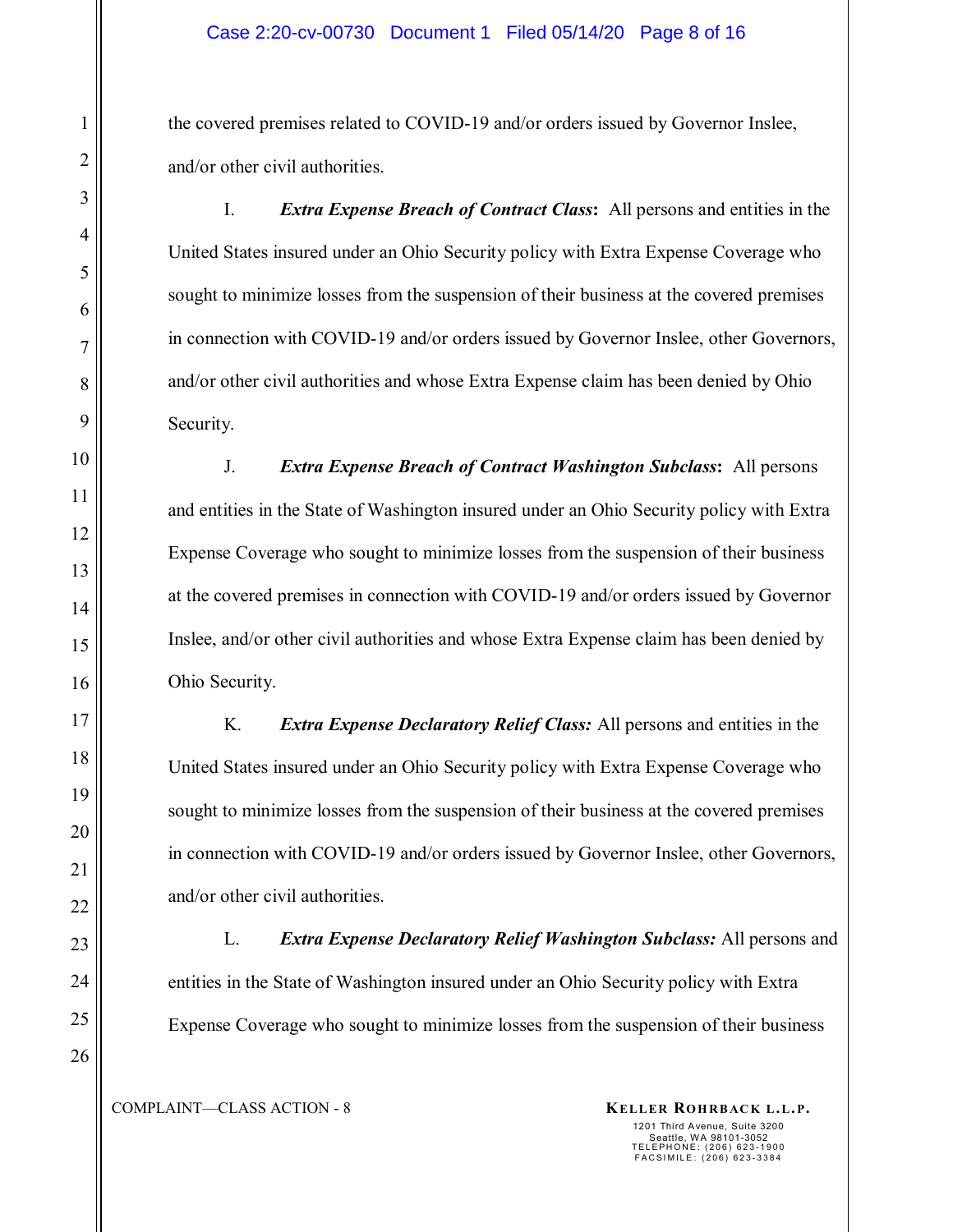at the covered premises in connection with COVID-19 and/or orders issued by Governor Inslee, and/or other civil authorities.

M. *Civil Authority Breach of Contract Class:* All persons and entities in the United States insured under an Ohio Security policy with Civil Authority Coverage who suffered a suspension of their business and/or extra expense at the covered premises related to COVID-19 and/or orders issued by Governor Inslee, other Governors, and/or other civil authorities and whose Civil Authority claim has been denied by Ohio Security.

N. *Civil Authority Breach of Contract Washington Subclass:* All persons and entities in the State of Washington insured under an Ohio Security policy with Civil Authority coverage who suffered a suspension of their business and/or extra expense at the covered premises related to COVID-19 and/or orders issued by Governor Inslee, and/or other civil authorities and whose Civil Authority claim has been denied by Ohio Security.

O. *Civil Authority Declaratory Relief Class:* All persons and entities in the United States insured under an Ohio Security policy with Civil Authority Coverage who suffered a suspension of their business at the covered premises related to COVID-19 and/or orders issued by Governor Inslee, other Governors, and/or other civil authorities.

P. *Civil Authority Declaratory Relief Washington Subclass:* All persons and entities in the State of Washington insured under an Ohio Security policy with Civil Authority Coverage who suffered a suspension of their business at the covered premises related to COVID-19 and/or orders issued by Governor Inslee, and/or other civil authorities.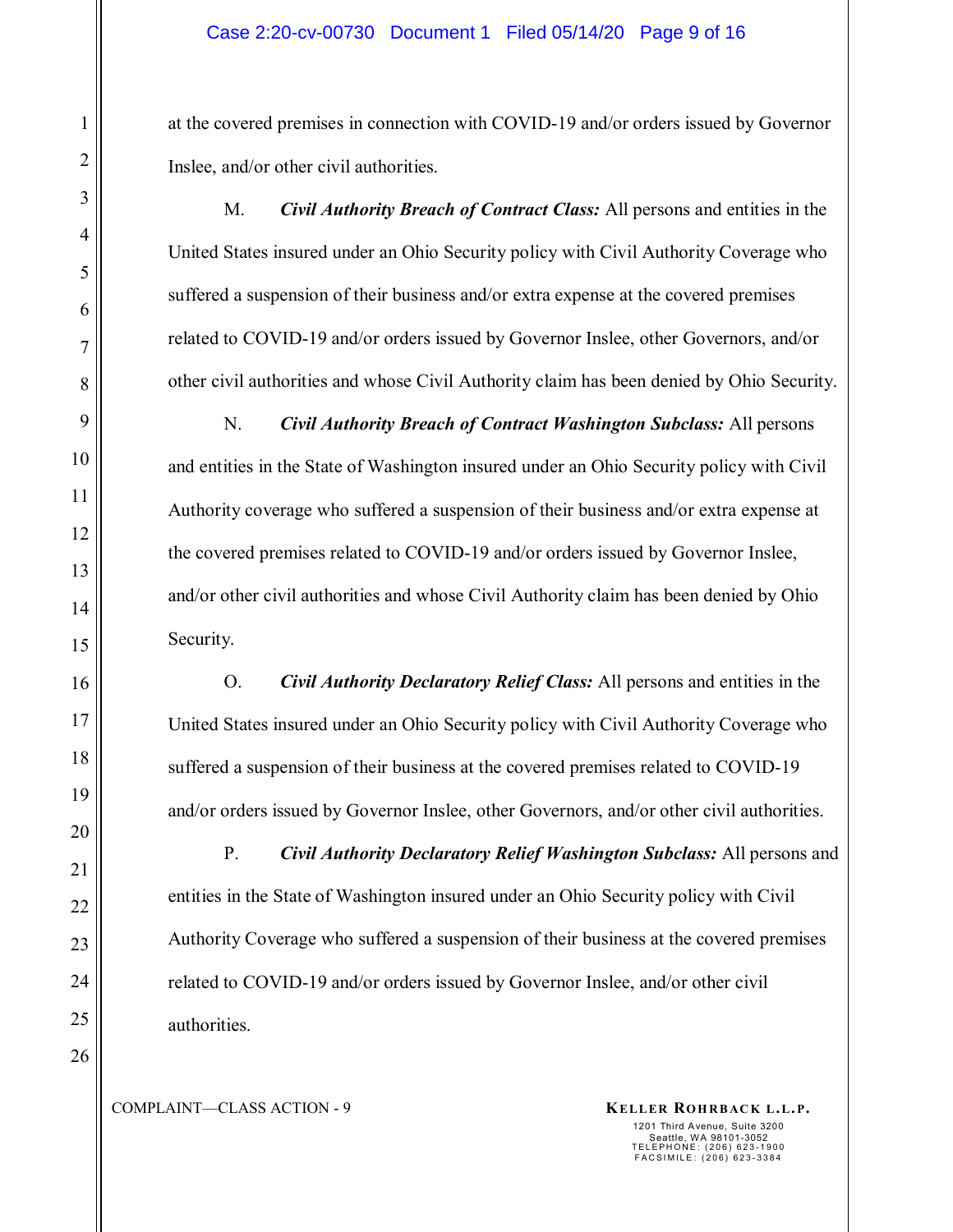#### Case 2:20-cv-00730 Document 1 Filed 05/14/20 Page 10 of 16

29. Excluded from the Classes and Subclasses are Defendant's officers, directors, and employees; the judicial officers and associated court staff assigned to this case; and the immediate family members of such officers and staff. Plaintiff reserves the right to amend the Class definitions based on information obtained in discovery.

30. This action may properly be maintained on behalf of each proposed Class under the criteria of Rule 23 of the Federal Rules of Civil Procedure.

31. **Numerosity**: The members of the Class are so numerous that joinder of all members would be impractical. Plaintiff is informed and believes that each proposed Class and Subclass contains hundreds of members. The precise number of class members can be ascertained through discovery, which will include Defendant's records of policyholders.

32. **Commonality and Predominance**: Common questions of law and fact predominate over any questions affecting only individual members of the Class. Common questions include, but are not limited to, the following:

A. Whether the class members suffered covered losses based on common policies issued to members of the Class and Subclass;

B. Whether Ohio Security acted in a manner common to the Class and Subclass by wrongfully denying claims for coverage relating to COVID-19 and/or orders issued by Governor Inslee, other Governors, and/or other civil authorities;

C. Whether Business Income Coverage in Ohio Security's policies of insurance applies to a suspension of business relating to COVID-19 and/or orders issued by Governor Inslee, other Governors, and/or other civil authorities;

1

2

3

4

5

6

7

8

9

10

11

12

13

14

15

16

17

18

19

20

COMPLAINT—CLASS ACTION - 10 **KELLER ROHRBACK L.L.P.**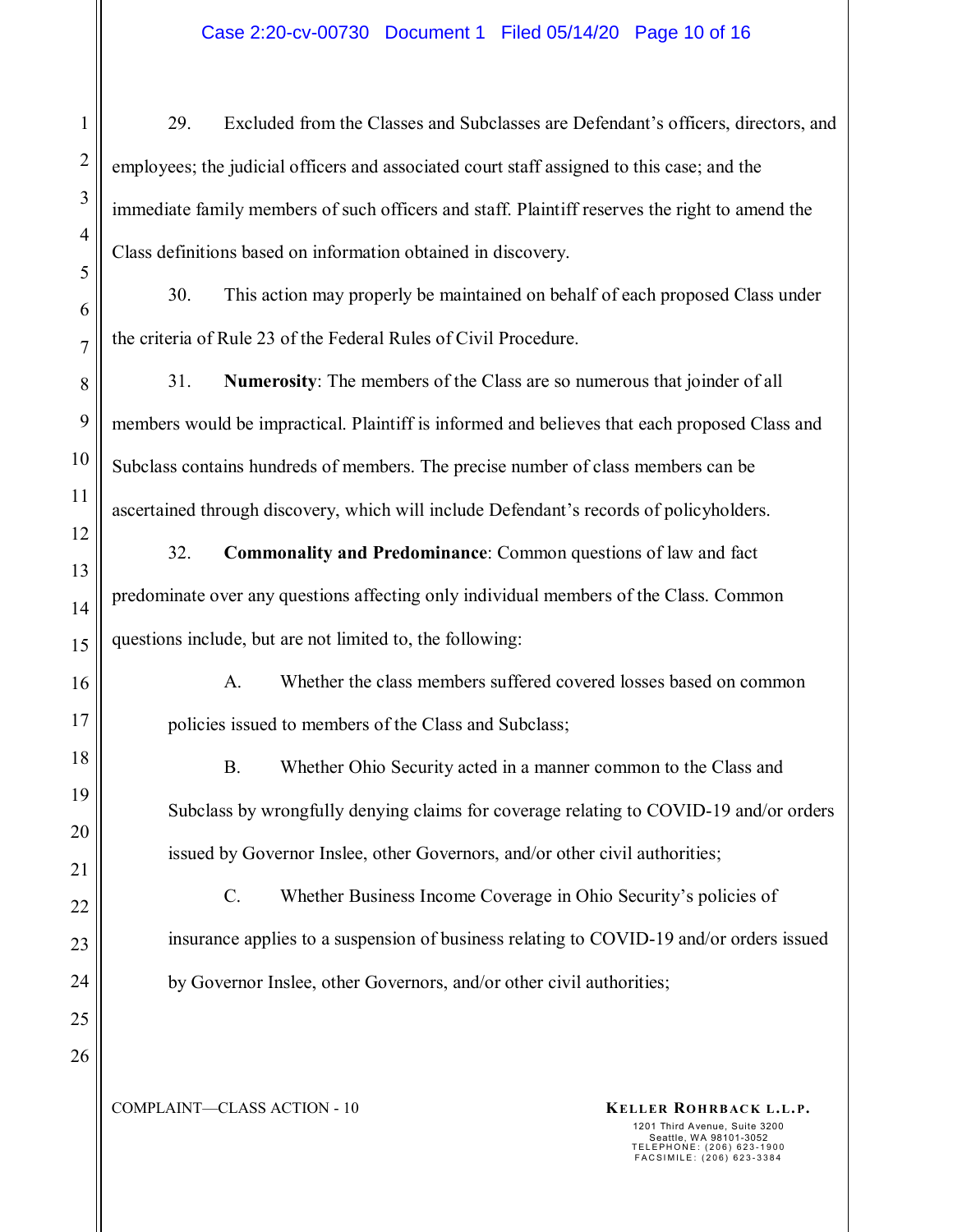D. Whether Extended Business Income Coverage in Ohio Security's policies of insurance applies to a suspension of business relating to COVID-19 and/or orders issued by Governor Inslee, other Governors, and/or other civil authorities;

E. Whether Extra Expense Coverage in Ohio Security's policies of insurance applies to efforts to minimize a loss at the covered premises relating to COVID-19 and/or orders issued by Governor Inslee, other Governors, and/or other civil authorities;

F. Whether Civil Authority Coverage in Ohio Security's policies of insurance applies to a suspension of business relating to COVID-19 and/or orders issued by Governor Inslee, other Governors, and/or civil authorities;

G. Whether Ohio Security has breached its contracts of insurance through a blanket denial of all claims based on business interruption, income loss or closures related to COVID-19 and/or orders issued by Governor Inslee, other Governors, and/or other civil authorities;

H. Whether, because of Defendant's conduct, Plaintiff and the class members have suffered damages; and if so, the appropriate amount thereof; and

I. Whether, because of Defendant's conduct, Plaintiff and the class members are entitled to equitable and declaratory relief, and if so, the nature of such relief.

33. **Typicality**: Plaintiff's claims are typical of the claims of the members of the classes. Plaintiff and all the members of the classes have been injured by the same wrongful practices of Defendant. Plaintiff's claims arise from the same practices and course of conduct that give rise to the claims of the members of the Class and are based on the same legal theories.

COMPLAINT—CLASS ACTION - 11 **KELLER ROHRBACK L.L.P.** 34. **Adequacy**: Plaintiff will fully and adequately assert and protect the interests of the classes and has retained class counsel who are experienced and qualified in prosecuting class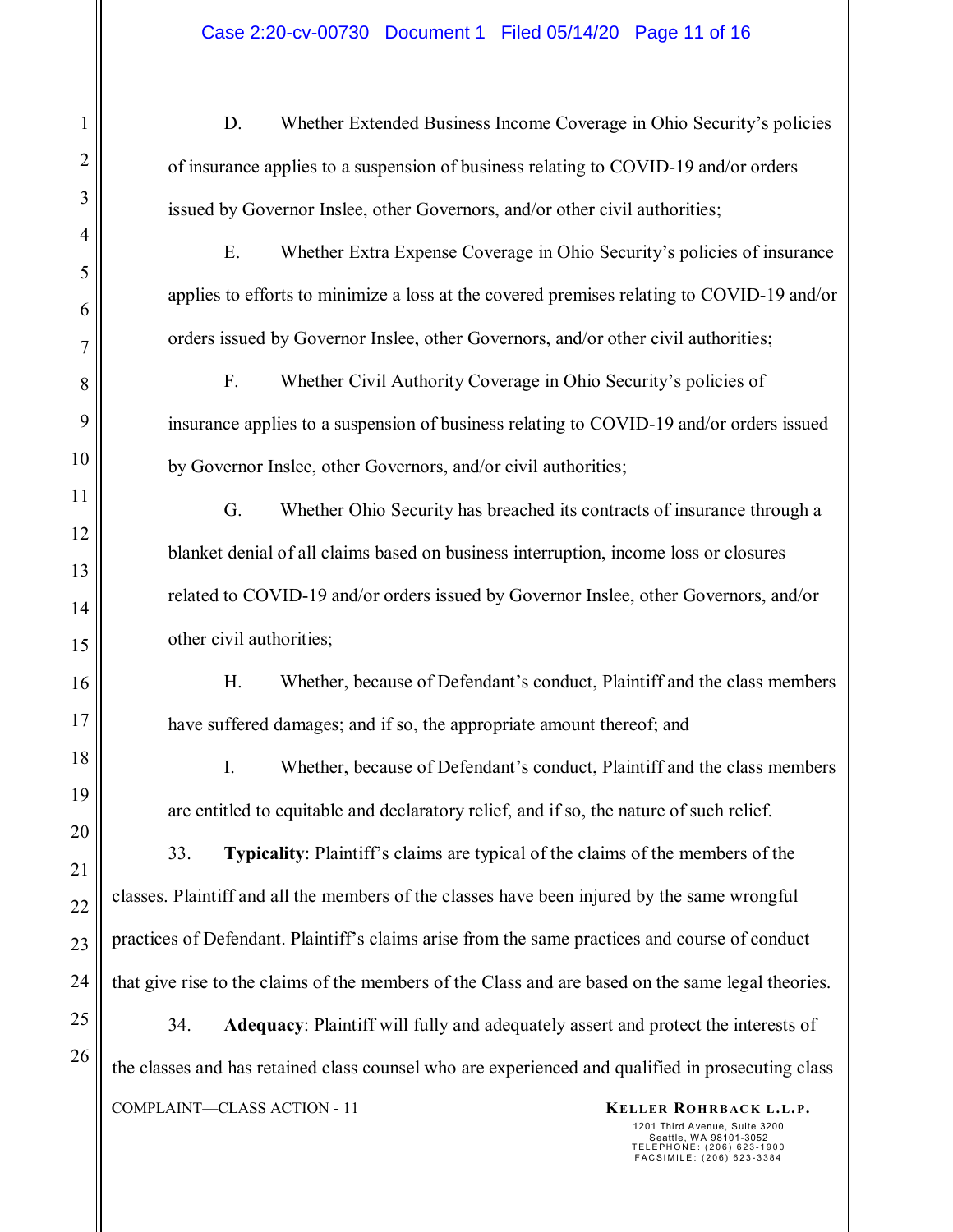actions. Neither Plaintiff nor its attorneys have any interests contrary to or in conflict with the Class.

35. **Federal Rule of Civil Procedure 23(b)(1), the Risk of Inconsistent or Varying Adjudications and Impairment to Other Class Members' Interests**: Plaintiff seeks adjudication as to the interpretation, and resultant scope, of Defendant's policies, which are common to all members of the class. The prosecution of separate actions by individual members of the classes would risk inconsistent or varying interpretations of those policy terms and create inconsistent standards of conduct for Defendant. The policy interpretations sought by Plaintiff could also impair the ability of absent class members to protect their interests.

36. **Federal Rule of Civil Procedure 23(b)(2), Declaratory and Injunctive Relief**: Defendant acted or refused to act on grounds generally applicable to Plaintiff and other members of the proposed class making injunctive relief and declaratory relief appropriate on a classwide basis.

37. **Federal Rule of Civil Procedure 23(b)(3), Superiority**: A class action is superior to all other available methods of the fair and efficient adjudication of this lawsuit. While the aggregate damages sustained by the classes are likely to be in the millions of dollars, the individual damages incurred by each class member may be too small to warrant the expense of individual suits. Individual litigation creates a risk of inconsistent and/or contradictory decisions and the court system would be unduly burdened by individual litigation of such cases. A class action would result in a unified adjudication, with the benefits of economies of scale and supervision by a single court.

1

2

3

4

5

6

7

8

9

10

11

12

13

14

15

16

17

18

19

20

21

22

COMPLAINT—CLASS ACTION - 12 **KELLER ROHRBACK L.L.P.**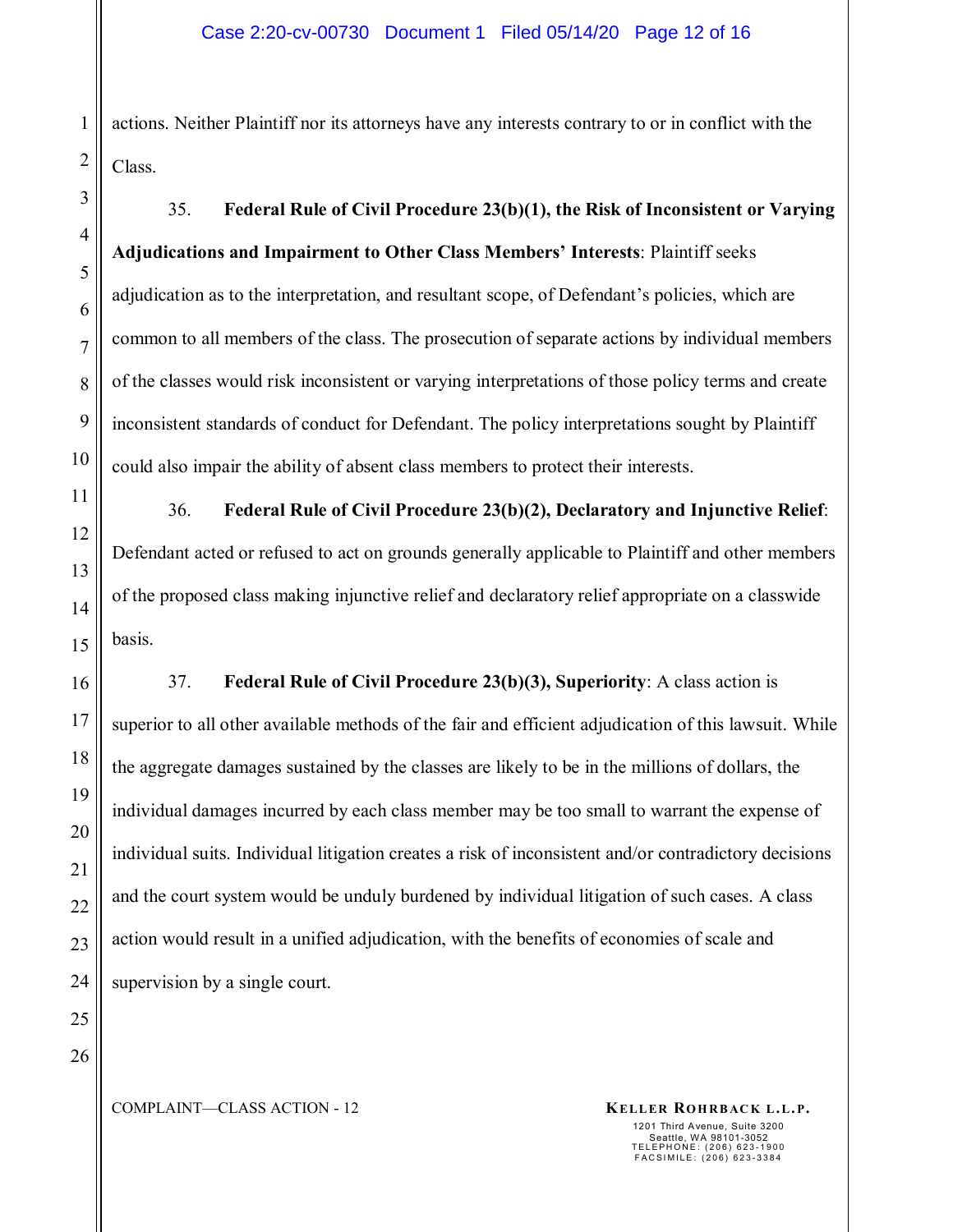|                | Case 2:20-cv-00730 Document 1 Filed 05/14/20 Page 13 of 16                                                                                                                                                                                                                        |  |  |  |  |  |  |  |
|----------------|-----------------------------------------------------------------------------------------------------------------------------------------------------------------------------------------------------------------------------------------------------------------------------------|--|--|--|--|--|--|--|
| 1              | VI.<br><b>CAUSES OF ACTION</b>                                                                                                                                                                                                                                                    |  |  |  |  |  |  |  |
| $\overline{2}$ | <b>Count One-Declaratory Judgment</b>                                                                                                                                                                                                                                             |  |  |  |  |  |  |  |
| 3              | (Brought on behalf of the Business Income Coverage Declaratory Relief Class,                                                                                                                                                                                                      |  |  |  |  |  |  |  |
| 4              | <b>Business Income Coverage Declaratory Relief Washington Subclass, Extended Business</b><br><b>Income Declaratory Relief Class, Extended Business Income Declaratory Relief Washington</b><br>Subclass, Extra Expense Declaratory Relief Class, Extra Expense Declaratory Relief |  |  |  |  |  |  |  |
| 5              |                                                                                                                                                                                                                                                                                   |  |  |  |  |  |  |  |
| 6              | Washington Subclass, Civil Authority Declaratory Relief Class, and Civil Authority<br><b>Declaratory Relief Washington Subclass)</b>                                                                                                                                              |  |  |  |  |  |  |  |
| 7              | 38.<br>Previous paragraphs alleged are incorporated herein.                                                                                                                                                                                                                       |  |  |  |  |  |  |  |
| 8              | 39.<br>This is a cause of action for declaratory judgment pursuant to the Declaratory                                                                                                                                                                                             |  |  |  |  |  |  |  |
| 9              | Judgment Act, codified at 28 U.S.C. § 2201.                                                                                                                                                                                                                                       |  |  |  |  |  |  |  |
| 10             |                                                                                                                                                                                                                                                                                   |  |  |  |  |  |  |  |
| 11             | 40.<br>Plaintiff brings this cause of action on behalf of the Business Income Coverage                                                                                                                                                                                            |  |  |  |  |  |  |  |
| 12             | Declaratory Relief Class, Business Income Coverage Declaratory Relief Washington Subclass,                                                                                                                                                                                        |  |  |  |  |  |  |  |
| 13             | Extended Business Income Declaratory Relief Class, Extended Business Income Declaratory                                                                                                                                                                                           |  |  |  |  |  |  |  |
| 14             | Relief Washington Subclass, Extra Expense Declaratory Relief Class, Extra Expense Declaratory                                                                                                                                                                                     |  |  |  |  |  |  |  |
| 15             | Relief Washington Subclass, Civil Authority Declaratory Relief Class, and Civil Authority                                                                                                                                                                                         |  |  |  |  |  |  |  |
| 16             | Declaratory Relief Washington Subclass.                                                                                                                                                                                                                                           |  |  |  |  |  |  |  |
| 17             | Plaintiff seeks a declaratory judgment declaring that Plaintiff and class members'<br>41.                                                                                                                                                                                         |  |  |  |  |  |  |  |
| 18             | losses and expenses resulting from the interruption of their business are covered by the Policy.                                                                                                                                                                                  |  |  |  |  |  |  |  |
| 19             |                                                                                                                                                                                                                                                                                   |  |  |  |  |  |  |  |
| 20             | Plaintiff seeks a declaratory judgment declaring that Ohio Security is responsible<br>42.                                                                                                                                                                                         |  |  |  |  |  |  |  |
| 21             | for timely and fully paying all such claims.                                                                                                                                                                                                                                      |  |  |  |  |  |  |  |
| 22             | <b>Count Two-Breach of Contract</b>                                                                                                                                                                                                                                               |  |  |  |  |  |  |  |
| 23             | (Brought on behalf of the Business Income Coverage Breach of Contract Class,                                                                                                                                                                                                      |  |  |  |  |  |  |  |
| 24             | <b>Business Income Coverage Breach of Contract Washington Subclass, Extended</b><br><b>Business Income Breach of Contract Class, Extended Business Income Breach of</b>                                                                                                           |  |  |  |  |  |  |  |
| 25             | <b>Contract Washington Subclass, Extra Expense Breach of Contract Class, Extra</b><br><b>Expense Breach of Contract Washington Subclass, Civil Authority Breach of Contract</b><br><b>Class, and Civil Authority Breach of Contract Washington Subclass)</b>                      |  |  |  |  |  |  |  |
| 26             |                                                                                                                                                                                                                                                                                   |  |  |  |  |  |  |  |
|                | <b>COMPLAINT-CLASS ACTION - 13</b><br><b>KELLER ROHRBACK L.L.P.</b><br>1201 Third Avenue, Suite 3200<br>Seattle, WA 98101-3052<br>TELEPHONE: (206) 623-1900<br>FACSIMILE: (206) 623-3384                                                                                          |  |  |  |  |  |  |  |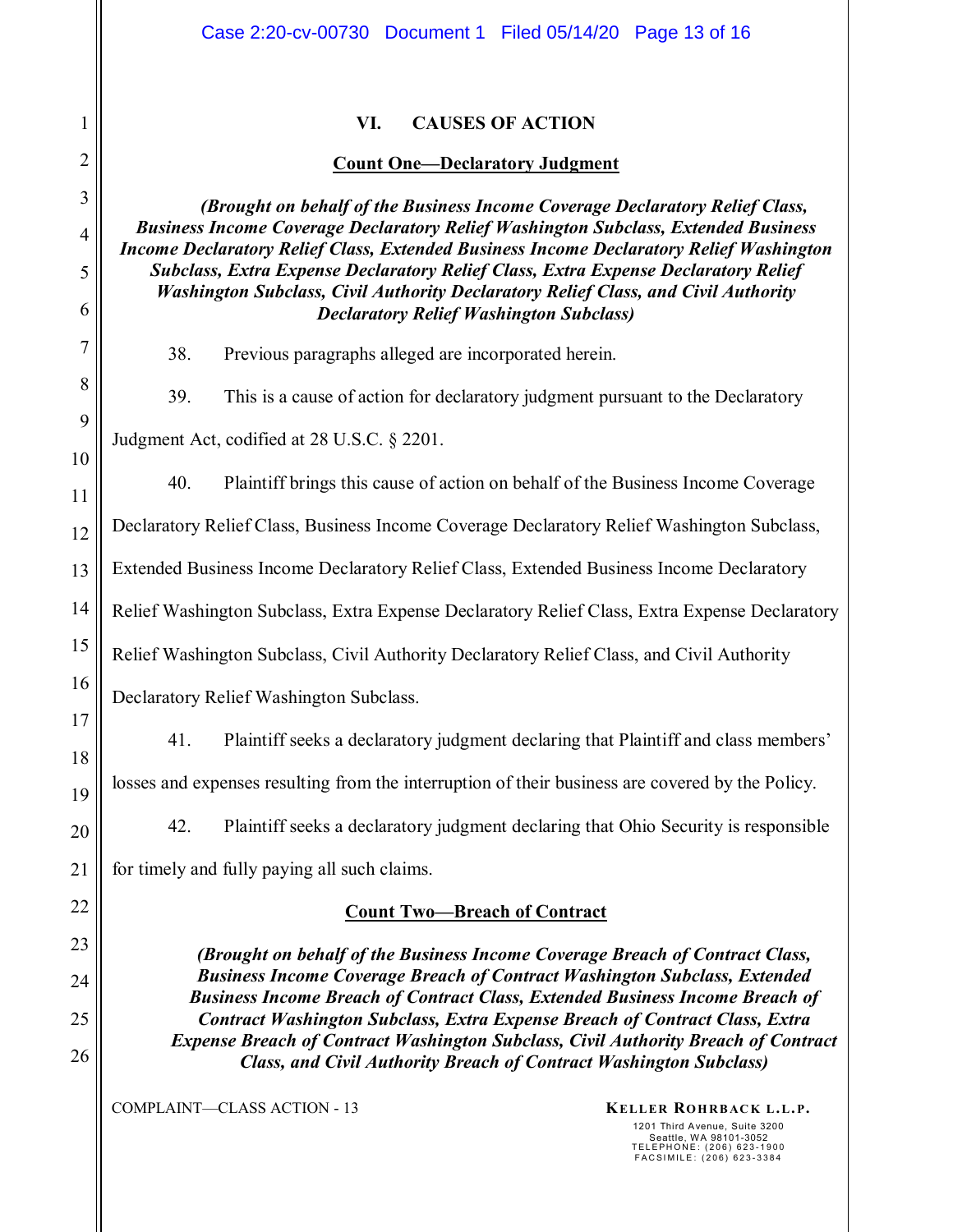#### Case 2:20-cv-00730 Document 1 Filed 05/14/20 Page 14 of 16

43. Previous paragraphs alleged are incorporated herein.

44. Plaintiff brings this cause of action on behalf of the Business Income Coverage Breach of Contract Class, Business Income Coverage Breach of Contract Washington Subclass, Extended Business Income Breach of Contract Class, Extended Business Income Breach of Contract Washington Subclass, Extra Expense Breach of Contract Class, Extra Expense Breach of Contract Washington Subclass, Civil Authority Breach of Contract Class and Civil Authority Breach of Contract Washington Subclass.

45. The Policy is a contract under which Plaintiff and the class paid premiums to Ohio Security in exchange for Ohio Security's promise to pay plaintiff and the class for all claims covered by the Policy.

46. Plaintiff has paid its insurance premiums.

47. Defendant sent a letter to Plaintiff advising that its loss would not likely be covered under the Ohio Security policy. On information and belief, Ohio Security intends to deny, has denied, and will continue to deny coverage for Plaintiff and other similarly situated policyholders.

48. Denying coverage for the claim is a breach of the insurance contract.

49. Plaintiff is harmed by the breach of the insurance contract by Ohio Security.

#### **VII. PRAYER FOR RELIEF**

1. A declaratory judgment that the policy or policies cover Plaintiff's losses and expenses resulting from the interruption of the Plaintiff's business related to COVID-19 and/or orders issued by Governor Inslee, other Governors, and/or other authorities.

2. A declaratory judgment that the defendant is responsible for timely and fully paying all such losses.

COMPLAINT—CLASS ACTION - 14 **KELLER ROHRBACK L.L.P.**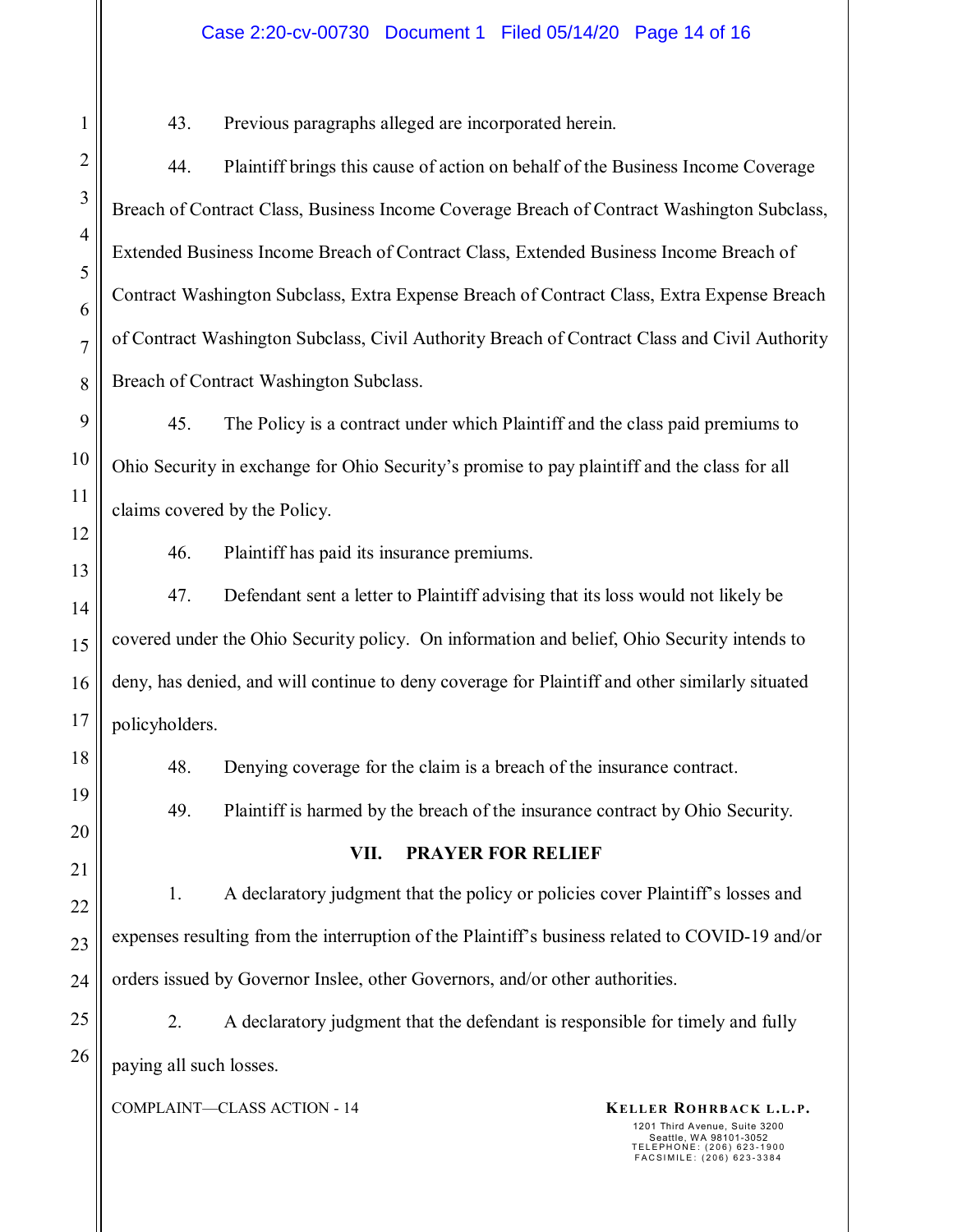| $\mathbf{1}$ | 3.<br>Damages.                                                                                                                                                                           |  |  |  |  |
|--------------|------------------------------------------------------------------------------------------------------------------------------------------------------------------------------------------|--|--|--|--|
| 2            | 4.<br>Pre- and post-judgment interest at the highest allowable rate.                                                                                                                     |  |  |  |  |
| 3            | 5.<br>Reasonable attorney fees and costs.                                                                                                                                                |  |  |  |  |
| 4            |                                                                                                                                                                                          |  |  |  |  |
| 5            | 6.<br>Such further and other relief as the Court shall deem appropriate.                                                                                                                 |  |  |  |  |
| 6            | <b>JURY DEMAND</b><br>VIII.                                                                                                                                                              |  |  |  |  |
| 7            | Plaintiff demands a jury trial on all claims so triable.                                                                                                                                 |  |  |  |  |
| 8            | DATED this 14th day of May, 2020.                                                                                                                                                        |  |  |  |  |
| 9            | KELLER ROHRBACK L.L.P.                                                                                                                                                                   |  |  |  |  |
| 10           | By: s/ Amy Williams-Derry                                                                                                                                                                |  |  |  |  |
| 11           | By: s/ Lynn L. Sarko<br>By: s/ Ian S. Birk                                                                                                                                               |  |  |  |  |
| 12           | By: s/ Gretchen Freeman Cappio                                                                                                                                                           |  |  |  |  |
|              | By: s/ Irene M. Hecht                                                                                                                                                                    |  |  |  |  |
| 13           | By: s/Maureen Falecki                                                                                                                                                                    |  |  |  |  |
| 14           | By: s/Nathan L. Nanfelt<br>Amy Williams-Derry, WSBA #28711                                                                                                                               |  |  |  |  |
| 15           | Lynn L. Sarko, WSBA #16569                                                                                                                                                               |  |  |  |  |
| 16           | Ian S. Birk, WSBA #31431<br>Gretchen Freeman Cappio, WSBA #29576                                                                                                                         |  |  |  |  |
| 17           | Irene M. Hecht, WSBA #11063<br>Maureen Falecki, WSBA #18569                                                                                                                              |  |  |  |  |
| 18           | Nathan Nanfelt, WSBA #45273                                                                                                                                                              |  |  |  |  |
|              | 1201 Third Avenue, Suite 3200<br>Seattle, WA 98101                                                                                                                                       |  |  |  |  |
| 19           | Telephone: (206) 623-1900                                                                                                                                                                |  |  |  |  |
| 20           | Fax: (206) 623-3384<br>Email: awilliams-derry@kellerrohrback.com                                                                                                                         |  |  |  |  |
| 21           | Email: lsarko@kellerrohrback.com                                                                                                                                                         |  |  |  |  |
| 22           | Email: ibirk@kellerrohrback.com<br>Email: gcappio@kellerrohrback.com                                                                                                                     |  |  |  |  |
| 23           | Email: ihecht@kellerrohrback.com<br>Email: mfalecki@kellerrohrback.com                                                                                                                   |  |  |  |  |
| 24           | Email: nnanfelt@kellerrohrback.com                                                                                                                                                       |  |  |  |  |
| 25           |                                                                                                                                                                                          |  |  |  |  |
| 26           |                                                                                                                                                                                          |  |  |  |  |
|              | <b>COMPLAINT-CLASS ACTION - 15</b><br><b>KELLER ROHRBACK L.L.P.</b><br>1201 Third Avenue, Suite 3200<br>Seattle, WA 98101-3052<br>TELEPHONE: (206) 623-1900<br>FACSIMILE: (206) 623-3384 |  |  |  |  |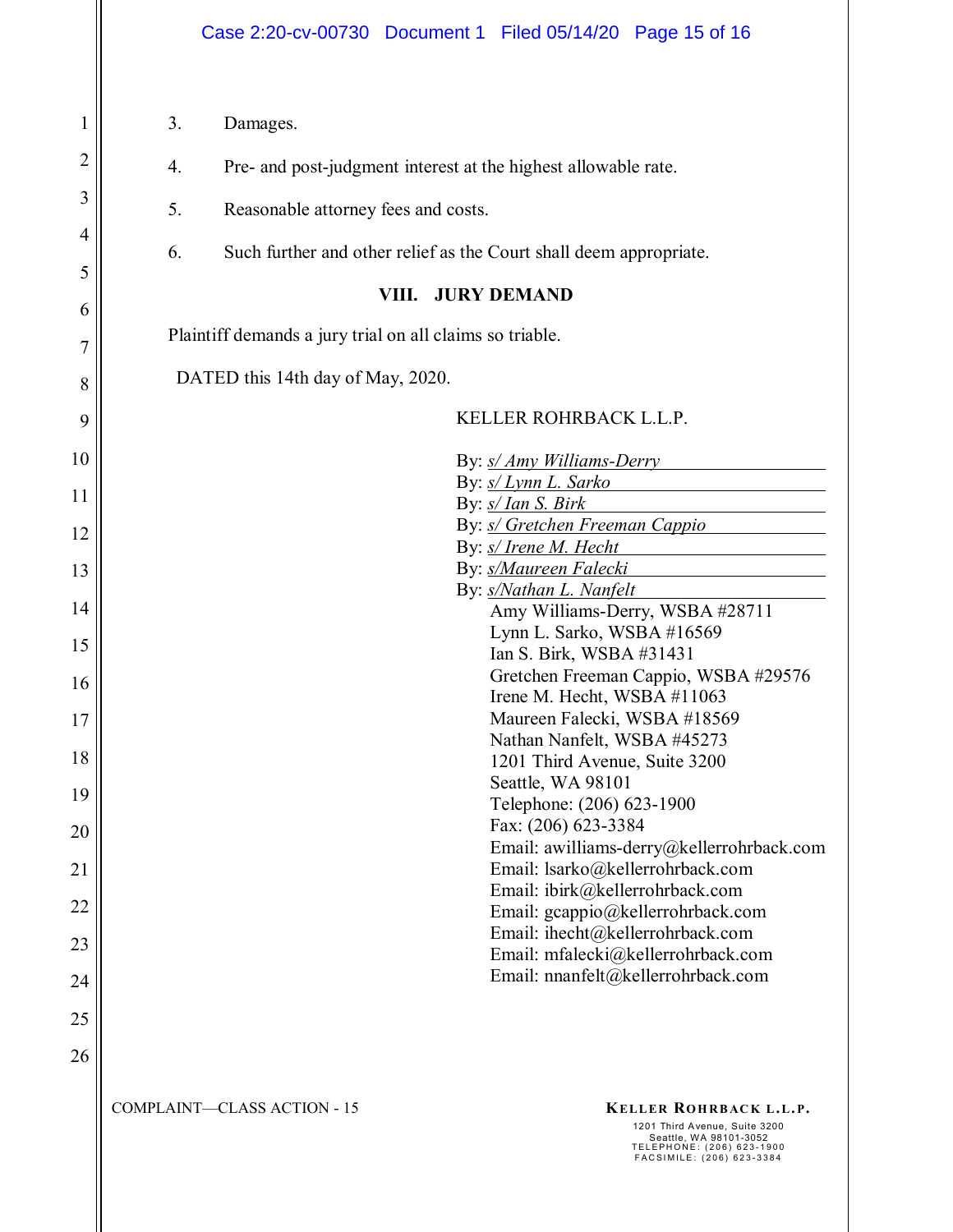